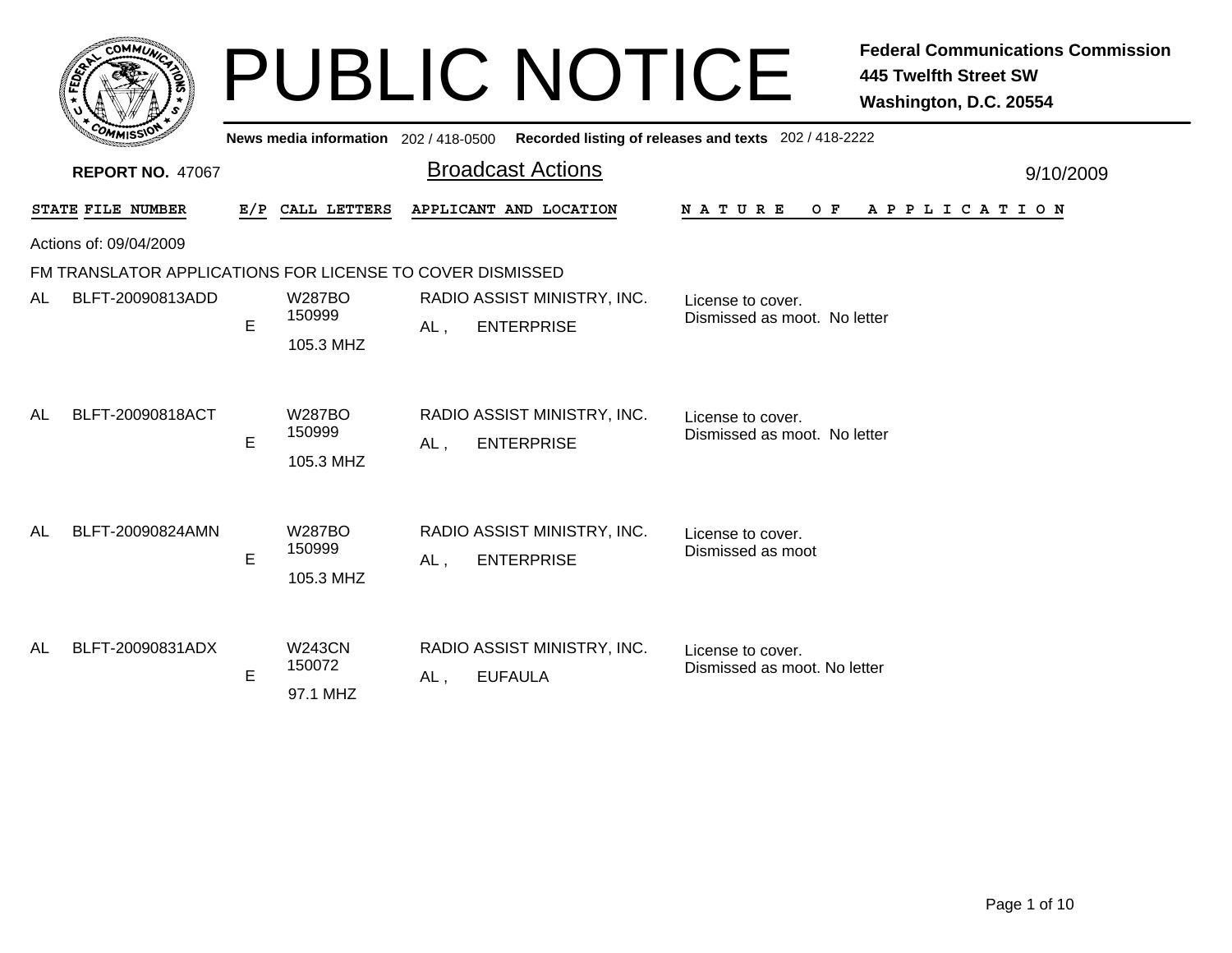|                  | <b>CO</b><br><b>MMUNA</b> |         |
|------------------|---------------------------|---------|
| o                |                           | ್<br>ద్ |
|                  |                           | r       |
| CO <sub>MI</sub> | MISS <sup>\</sup>         |         |
|                  |                           |         |

## PUBLIC NOTICE **Federal Communications Commission 445 Twelfth Street SW Washington, D.C. 20554**

| News media information 202/418-0500 Recorded listing of releases and texts 202/418-2222 |  |  |
|-----------------------------------------------------------------------------------------|--|--|
|-----------------------------------------------------------------------------------------|--|--|

| <b>REPORT NO. 47067</b> |                                                          |     |                     | <b>Broadcast Actions</b>      | 9/10/2009                                                                       |                                                                                                                    |  |
|-------------------------|----------------------------------------------------------|-----|---------------------|-------------------------------|---------------------------------------------------------------------------------|--------------------------------------------------------------------------------------------------------------------|--|
|                         | STATE FILE NUMBER                                        | E/P | CALL LETTERS        |                               | APPLICANT AND LOCATION                                                          | <b>NATURE</b><br>OF APPLICATION                                                                                    |  |
|                         | Actions of: 09/04/2009                                   |     |                     |                               |                                                                                 |                                                                                                                    |  |
|                         | AM STATION APPLICATIONS FOR ASSIGNMENT OF PERMIT GRANTED |     |                     |                               |                                                                                 |                                                                                                                    |  |
| AZ                      | BAP-20090305AFY                                          |     | KYNN 160445         | <b>BETTER LIFE MINISTRIES</b> |                                                                                 | Voluntary Assignment of Construction Permit, as amended                                                            |  |
|                         |                                                          | E.  | 1450 KHZ            | $AZ$ ,                        | <b>CAMERON</b>                                                                  | From: BETTER LIFE MINISTRIES<br>To: FLAGSTAFF MISSION TO THE NAVAJOS<br><b>Form 314</b><br>Granted with condition. |  |
|                         | FM BOOSTER APPLICATIONS FOR LICENSE TO COVER GRANTED     |     |                     |                               |                                                                                 |                                                                                                                    |  |
| UT.                     | BLFTB-20090715AAM                                        | E   | KSFI-FM1<br>170405  | <b>COMPANY</b>                | <b>BONNEVILLE HOLDING</b>                                                       | License to cover.                                                                                                  |  |
|                         |                                                          |     | 100.3 MHZ           | UT,                           | <b>PARK CITY</b>                                                                |                                                                                                                    |  |
|                         |                                                          |     |                     |                               | FM BOOSTER APPLICATIONS FOR MINOR MODIFICATION TO A CONSTRUCTION PERMIT GRANTED |                                                                                                                    |  |
| AZ.                     | BMPFTB-20090831ACT                                       |     | KJJJ-FM1            |                               | <b>STEVEN M. GREELEY</b>                                                        | Mod of CP                                                                                                          |  |
|                         |                                                          | E   | 178460<br>102.3 MHZ | $AZ$ .                        | <b>LAKE HAVASU CITY</b>                                                         |                                                                                                                    |  |
|                         |                                                          |     |                     |                               | LOW POWER FM APPLICATIONS FOR MINOR CHANGE TO A LICENSED FACILITY GRANTED       |                                                                                                                    |  |
| TX.                     | BPL-20090902AAW                                          |     | KSAP-LP             |                               | TRUTH AND EDUCATION                                                             | Low Power FM minor change in licensed facilities.                                                                  |  |
|                         |                                                          | E   | 133414              | PORT ARTHUR<br>TX.            |                                                                                 |                                                                                                                    |  |
|                         |                                                          |     | 107.1 MHZ           |                               |                                                                                 |                                                                                                                    |  |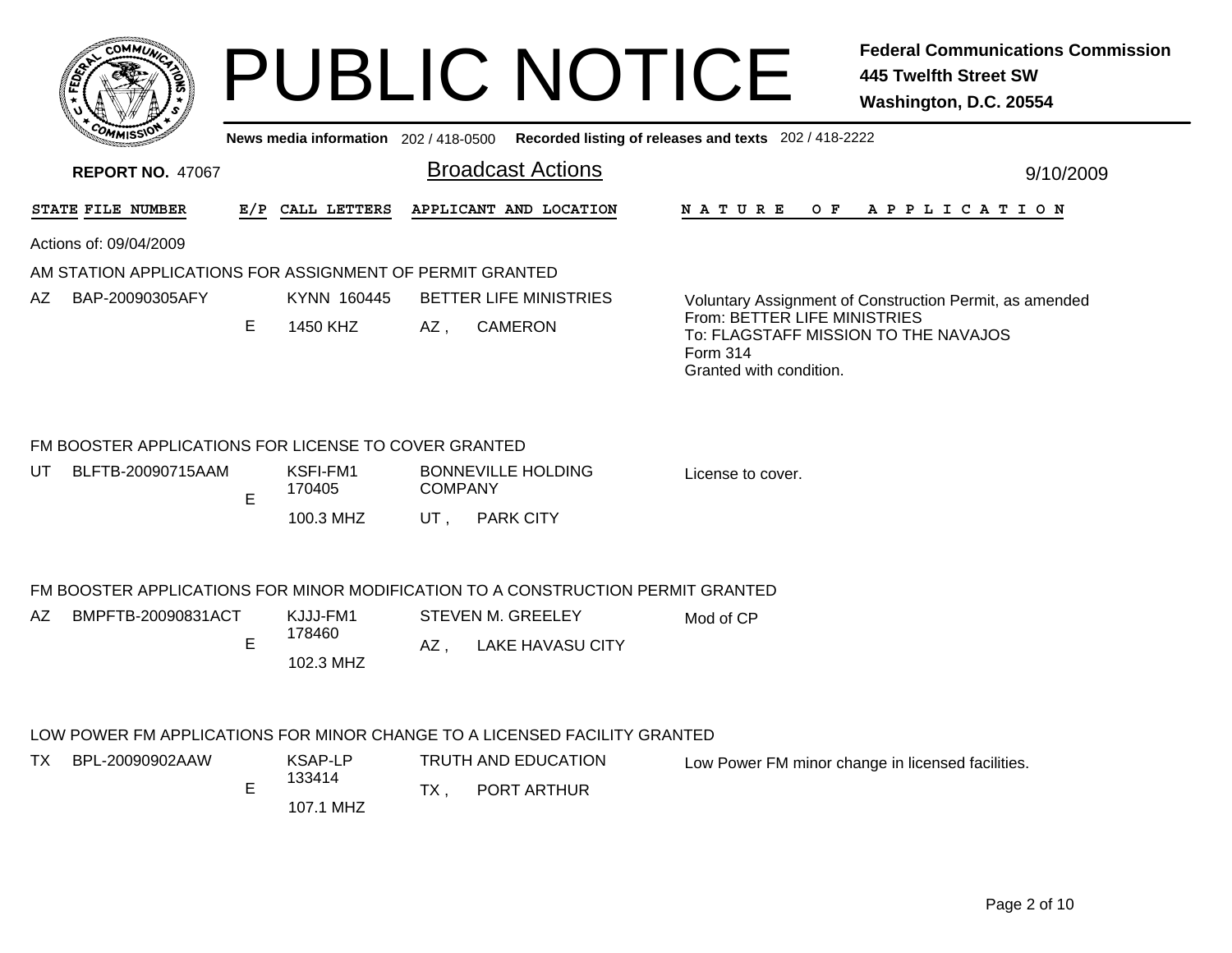|           | <b>COMMUN</b>                                             |     |                                       | <b>PUBLIC NOTICE</b>      | <b>Federal Communications Commission</b><br><b>445 Twelfth Street SW</b><br>Washington, D.C. 20554      |
|-----------|-----------------------------------------------------------|-----|---------------------------------------|---------------------------|---------------------------------------------------------------------------------------------------------|
|           |                                                           |     | News media information 202 / 418-0500 |                           | Recorded listing of releases and texts 202 / 418-2222                                                   |
|           | <b>REPORT NO. 47067</b>                                   |     |                                       | <b>Broadcast Actions</b>  | 9/10/2009                                                                                               |
|           | STATE FILE NUMBER                                         | E/P | CALL LETTERS                          | APPLICANT AND LOCATION    | N A T U R E<br>O F<br>APPLICATION                                                                       |
|           | Actions of: 09/04/2009                                    |     |                                       |                           |                                                                                                         |
|           | FM STATION APPLICATIONS FOR ASSIGNMENT OF LICENSE GRANTED |     |                                       |                           |                                                                                                         |
|           | CA BALH-20090714ADD                                       |     | <b>KNGY 36029</b>                     | FLYING BEAR LICENSING LLC | <b>Voluntary Assignment of License</b>                                                                  |
|           |                                                           | E   | 92.7 MHZ                              | <b>ALAMEDA</b><br>CA,     | From: FLYING BEAR LICENSING LLC<br>To: GOLDEN STATE BROADCASTING LLC<br>Form 314                        |
|           | FM STATION APPLICATIONS FOR ASSIGNMENT OF PERMIT GRANTED  |     |                                       |                           |                                                                                                         |
| MN        | BAPED-20090518AAG                                         |     | NEW 172741                            | <b>KEY TO LIFE CENTER</b> | Voluntary Assignment of Construction Permit, as amended                                                 |
|           |                                                           | E   | 88.3 MHZ                              | MN,<br><b>WACONIA</b>     | From: KEY TO LIFE CENTER<br>To: JAGERITA RADIO<br>Form 314<br>Granted with conditions.                  |
|           |                                                           |     |                                       |                           |                                                                                                         |
| KY        | BAPH-20090519ACC                                          |     | NEW 166078                            | L.M. COMMUNICATIONS OF    | Voluntary Assignment of Construction Permit, as amended                                                 |
|           |                                                           | E   | 99.7 MHZ                              | KENTUCKY, L.L.C.          | From: L.M. COMMUNICATIONS OF KENTUCKY, LLC<br>To: SERGE MARTIN ENTERPRISES, INC.                        |
|           |                                                           |     |                                       | WESTWOOD<br>KY,           | Form 314<br>Granted with condition.                                                                     |
| <b>KY</b> | BAPED-20090720ABA                                         |     | <b>WKCX 175299</b>                    | 24-7 BROADCASTING, INC.   | <b>Voluntary Assignment of Construction Permit</b>                                                      |
|           |                                                           | Е   | 89.1 MHZ                              | <b>CRITTENDEN</b><br>KY,  | From: 24-7 BROADCASTING, INC.<br>To: SPRYEX COMMUNICATIONS, INC.<br>Form 314<br>Granted with condition. |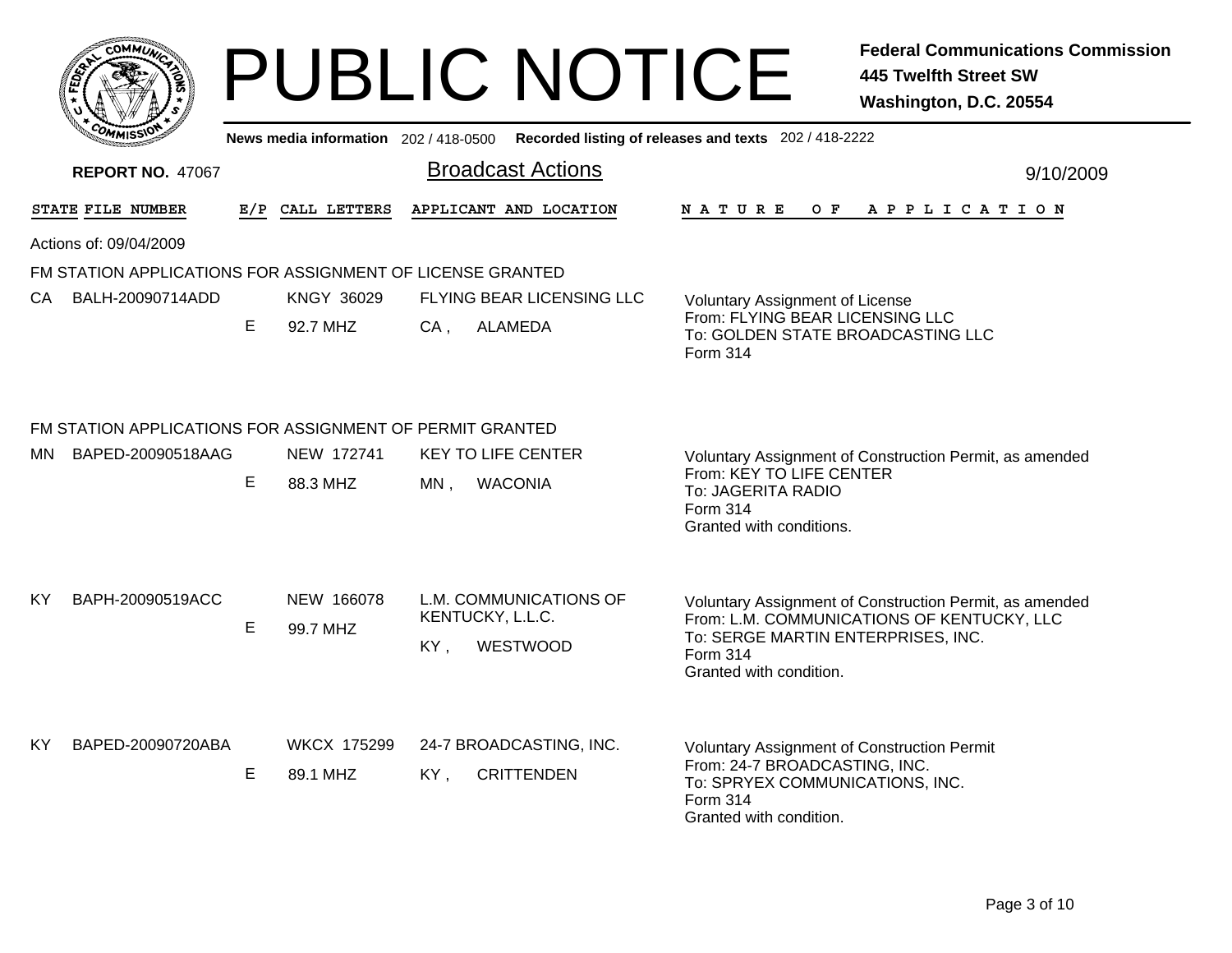|       | <b>COMMUNT</b>       |
|-------|----------------------|
| FEDET | ¢.<br>۰              |
|       | 77                   |
|       |                      |
|       | COMI<br>MISS\<br>mua |

## PUBLIC NOTICE **Federal Communications Commission 445 Twelfth Street SW Washington, D.C. 20554**

**News media information** 202 / 418-0500**Recorded listing of releases and texts** 202 / 418-2222

| <b>REPORT NO. 47067</b> |                                                                          |   |                         |     | <b>Broadcast Actions</b>                                                  |                                                                                                         | 9/10/2009 |
|-------------------------|--------------------------------------------------------------------------|---|-------------------------|-----|---------------------------------------------------------------------------|---------------------------------------------------------------------------------------------------------|-----------|
| STATE FILE NUMBER       |                                                                          |   | E/P CALL LETTERS        |     | APPLICANT AND LOCATION                                                    | <b>NATURE</b><br>O F<br>A P P L I C A T I O N                                                           |           |
|                         | Actions of: 09/04/2009                                                   |   |                         |     |                                                                           |                                                                                                         |           |
|                         | FM STATION APPLICATIONS FOR ASSIGNMENT OF PERMIT GRANTED                 |   |                         |     |                                                                           |                                                                                                         |           |
| OH                      | BALED-20090720ABB                                                        |   | WYNS 176135             |     | 24-7 BROADCASTING, INC.                                                   | <b>Voluntary Assignment of Construction Permit</b>                                                      |           |
|                         |                                                                          | Е | 89.3 MHZ                | OH, | WAYNESVILLE                                                               | From: 24-7 BROADCASTING, INC.<br>To: SPRYEX COMMUNICATIONS, INC.<br>Form 314<br>Granted with condition. |           |
| MI                      | FM STATION APPLICATIONS FOR LICENSE TO COVER GRANTED<br>BLED-20090831ACU |   | <b>WHWG 90578</b>       |     | GOSPEL OPPORTUNITIES, INC.                                                |                                                                                                         |           |
|                         |                                                                          | E | 89.9 MHZ                | MI, | <b>TROUT LAKE</b>                                                         | License to cover.                                                                                       |           |
| MT                      | BLED-20090831ACW                                                         | Е | KMZO 92534<br>90.7 MHZ  | MT, | FAITH COMMUNICATIONS CORP. License to cover.<br><b>HAMILTON</b>           |                                                                                                         |           |
| PA                      | BLED-20090831AEJ                                                         | Е | WEVP 177311<br>91.7 MHZ | PA, | <b>TELIKOJA EDUCATIONAL</b><br><b>BROADCASTING INC.</b><br><b>LAPORTE</b> | License to cover.                                                                                       |           |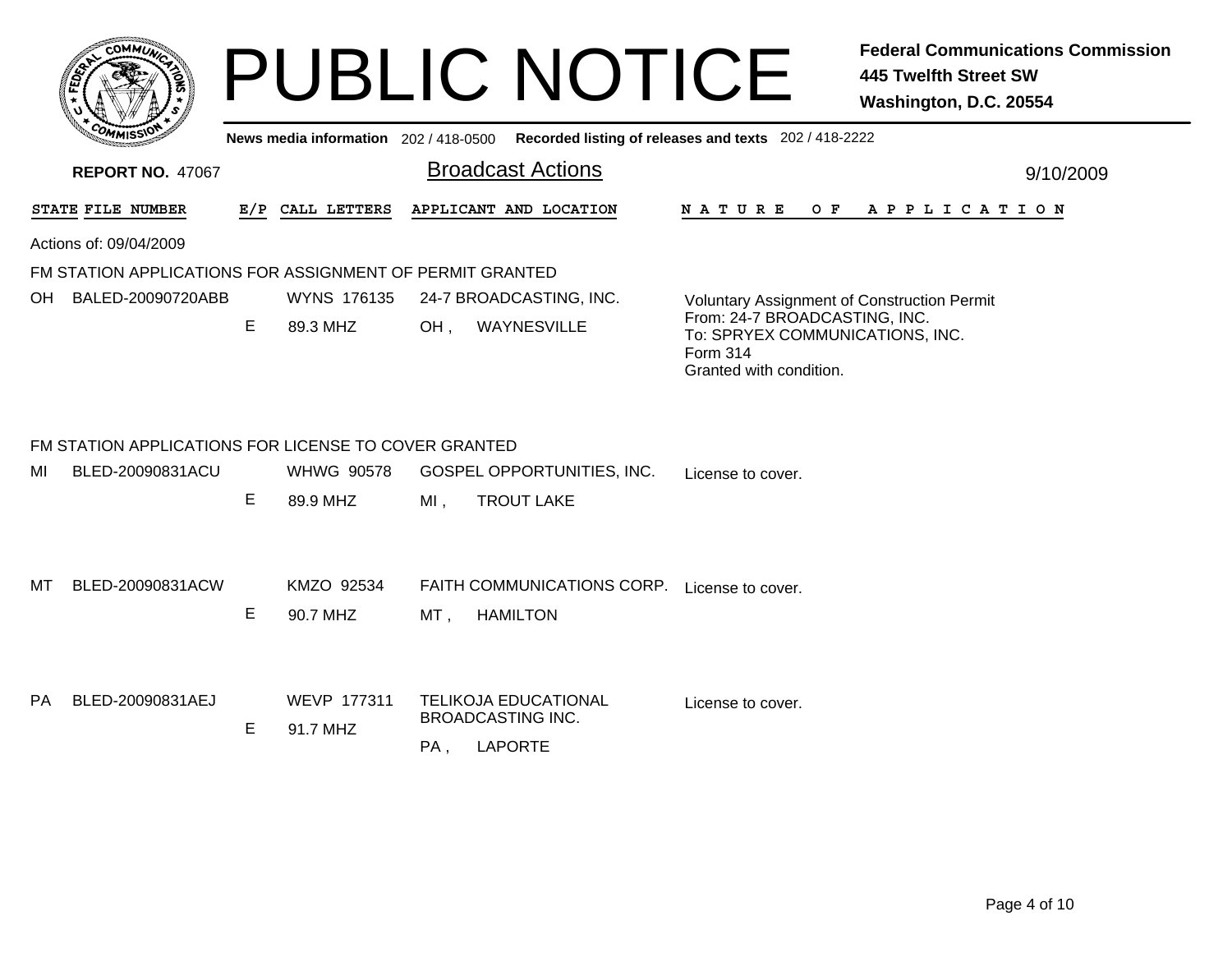|     | <b>COMMUT</b>                                                    |   |                                     |        | <b>PUBLIC NOTICE</b>                            |                                                                                                                 | <b>Federal Communications Commission</b><br><b>445 Twelfth Street SW</b><br>Washington, D.C. 20554                                   |
|-----|------------------------------------------------------------------|---|-------------------------------------|--------|-------------------------------------------------|-----------------------------------------------------------------------------------------------------------------|--------------------------------------------------------------------------------------------------------------------------------------|
|     |                                                                  |   | News media information 202/418-0500 |        |                                                 | Recorded listing of releases and texts 202 / 418-2222                                                           |                                                                                                                                      |
|     | <b>REPORT NO. 47067</b>                                          |   |                                     |        | <b>Broadcast Actions</b>                        |                                                                                                                 | 9/10/2009                                                                                                                            |
|     | STATE FILE NUMBER                                                |   | E/P CALL LETTERS                    |        | APPLICANT AND LOCATION                          | N A T U R E<br>O F                                                                                              | A P P L I C A T I O N                                                                                                                |
|     | Actions of: 09/04/2009                                           |   |                                     |        |                                                 |                                                                                                                 |                                                                                                                                      |
|     | FM STATION APPLICATIONS FOR MODIFICATION OF LICENSE GRANTED      |   |                                     |        |                                                 |                                                                                                                 |                                                                                                                                      |
| NM. | BMLH-20090810ACV                                                 | E | <b>KSMX-FM</b><br>64495             |        | <b>ROONEY MOON</b><br><b>BROADCASTING, INC.</b> | License to modify.                                                                                              |                                                                                                                                      |
|     |                                                                  |   | 107.5 MHZ                           | NM,    | <b>CLOVIS</b>                                   |                                                                                                                 |                                                                                                                                      |
| TX. | BMLH-20090814AAR                                                 | E | <b>KHMX 47749</b><br>96.5 MHZ       | $TX$ , | CBS RADIO HOLDINGS, INC.<br><b>HOUSTON</b>      | License to modify.                                                                                              |                                                                                                                                      |
|     | FM STATION APPLICATIONS FOR ORIGINAL CONSTRUCTION PERMIT GRANTED |   |                                     |        |                                                 |                                                                                                                 |                                                                                                                                      |
| MO. | BNPH-20070502ABW                                                 |   | NEW 170974                          |        | FOX RADIO NETWORK, LLC                          | CP New Station.                                                                                                 |                                                                                                                                      |
|     |                                                                  | Е | 104.5 MHZ                           | $MO$ , | <b>GRANDIN</b>                                  | Auction No. 70 Application.<br>Engineering Amendment filed 07/20/2009<br>Engineering Amendment filed 08/21/2009 |                                                                                                                                      |
|     |                                                                  |   |                                     |        |                                                 |                                                                                                                 |                                                                                                                                      |
| TX. | BNPED-20071022ANR                                                | Е | NEW 176809                          | INC.   | HISPANIC OUTREACH MINISTRY,                     | CP New Station.<br>Engineering Amendment filed 04/06/2009                                                       |                                                                                                                                      |
|     |                                                                  |   | 91.7 MHZ                            | $TX$ , | <b>HAPPY</b>                                    | Engineering Amendment filed 09/02/2009                                                                          | Petitions to deny must be on file no later than 30 days from the date of<br>this public notice accepting the application for filing. |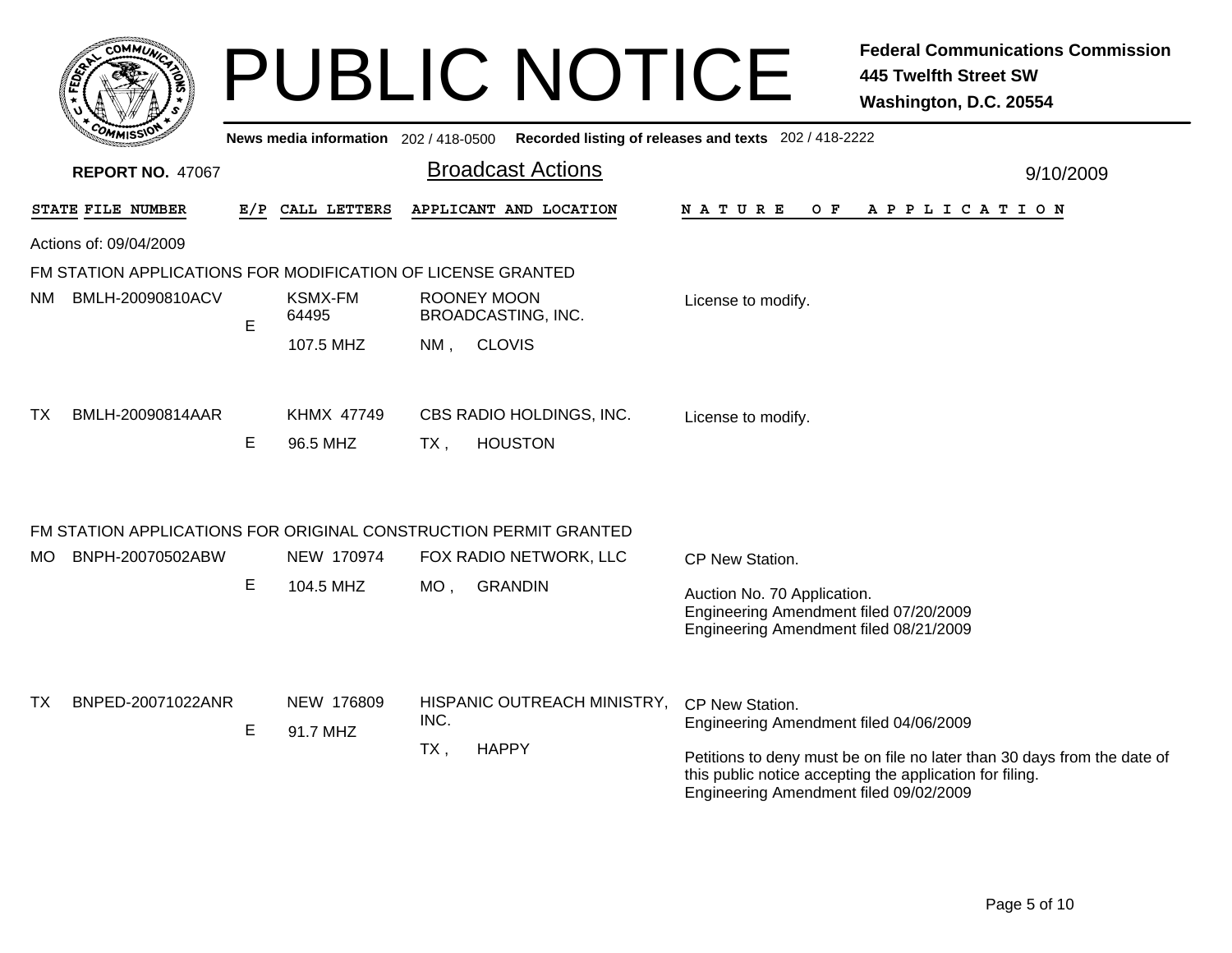|                                                                                              | COMMI                                                                             |     |                                      |             | <b>PUBLIC NOTICE</b>                             |                                                                                                                       | <b>Federal Communications Commission</b><br><b>445 Twelfth Street SW</b><br>Washington, D.C. 20554 |  |  |
|----------------------------------------------------------------------------------------------|-----------------------------------------------------------------------------------|-----|--------------------------------------|-------------|--------------------------------------------------|-----------------------------------------------------------------------------------------------------------------------|----------------------------------------------------------------------------------------------------|--|--|
| Recorded listing of releases and texts 202 / 418-2222<br>News media information 202/418-0500 |                                                                                   |     |                                      |             |                                                  |                                                                                                                       |                                                                                                    |  |  |
| <b>Broadcast Actions</b><br><b>REPORT NO. 47067</b><br>9/10/2009                             |                                                                                   |     |                                      |             |                                                  |                                                                                                                       |                                                                                                    |  |  |
|                                                                                              | STATE FILE NUMBER                                                                 | E/P | CALL LETTERS                         |             | APPLICANT AND LOCATION                           | <b>NATURE</b>                                                                                                         | OF APPLICATION                                                                                     |  |  |
|                                                                                              | Actions of: 09/04/2009                                                            |     |                                      |             |                                                  |                                                                                                                       |                                                                                                    |  |  |
|                                                                                              |                                                                                   |     |                                      |             |                                                  | FM AUXILIARY TRANSMITTING ANTENNA APPLICATIONS FOR LICENSE TO COVER AUXILIARY PERMIT GRANTED                          |                                                                                                    |  |  |
| МI                                                                                           | BXLH-20090831ABX                                                                  | E   | WWWW-FM<br>41080                     | PARTNERSHIP | <b>CAPSTAR TX LIMITED</b>                        | License to cover auxiliary permit.                                                                                    |                                                                                                    |  |  |
|                                                                                              |                                                                                   |     | 102.9 MHZ                            | MI,         | <b>ANN ARBOR</b>                                 |                                                                                                                       |                                                                                                    |  |  |
| NY                                                                                           | FM TRANSLATOR APPLICATIONS FOR ASSIGNMENT OF LICENSE GRANTED<br>BALFT-20090609AAE | E   | <b>W262BX</b><br>154503<br>100.3 MHZ | $NY$ ,      | FAMILY LIFE MINISTRIES, INC.<br><b>JAMESTOWN</b> | Voluntary Assignment of License, as amended<br>From: FAMILY LIFE MINISTRIES, INC.<br>To: FMX BROADCASTING<br>Form 345 |                                                                                                    |  |  |
|                                                                                              | FM TRANSLATOR APPLICATIONS FOR LICENSE TO COVER GRANTED                           |     |                                      |             |                                                  |                                                                                                                       |                                                                                                    |  |  |
| NY.                                                                                          | BLFT-20090702AAN                                                                  | E   | <b>W290AT</b><br>148182<br>105.9 MHZ | $NY$ ,      | SARANAC LAKE RADIO, LLC<br><b>SCHUYLER FALLS</b> | License to cover.<br>Engineering Amendment filed 08/31/2009                                                           |                                                                                                    |  |  |
| TX T                                                                                         | BLFT-20090805ACJ                                                                  | E   | <b>K257FC</b><br>122163<br>99.3 MHZ  | TX,         | DALHART COMMUNITY RADIO<br><b>DALHART</b>        | License to cover.<br>Engineering Amendment filed 08/13/2009                                                           |                                                                                                    |  |  |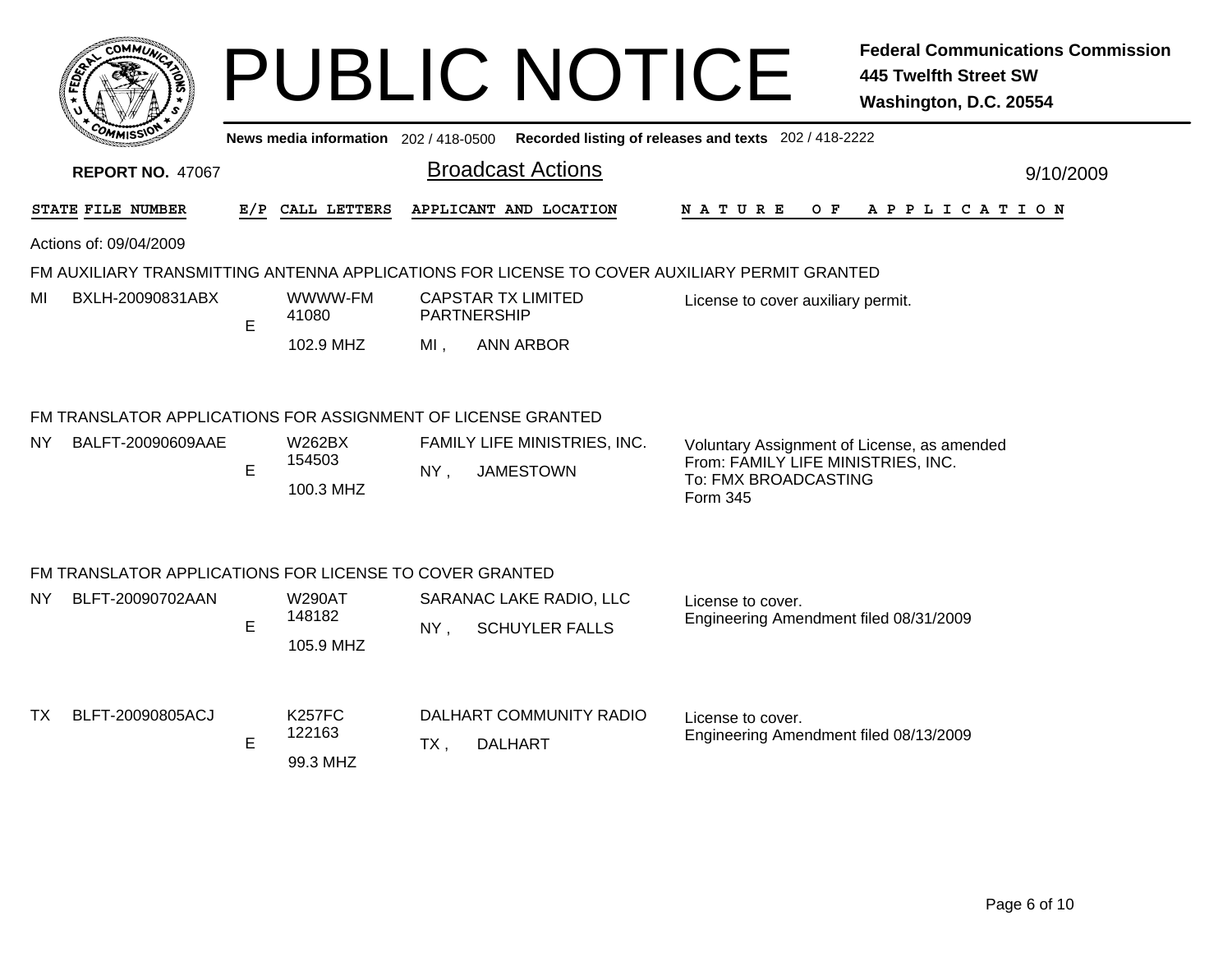|                                                         |    |                                      |                                      | <b>PUBLIC NOTICE</b>                                                                        |                    | <b>Federal Communications Commission</b><br><b>445 Twelfth Street SW</b><br>Washington, D.C. 20554 |
|---------------------------------------------------------|----|--------------------------------------|--------------------------------------|---------------------------------------------------------------------------------------------|--------------------|----------------------------------------------------------------------------------------------------|
|                                                         |    |                                      |                                      | News media information 202 / 418-0500 Recorded listing of releases and texts 202 / 418-2222 |                    |                                                                                                    |
| <b>REPORT NO. 47067</b>                                 |    |                                      |                                      | <b>Broadcast Actions</b>                                                                    |                    | 9/10/2009                                                                                          |
| STATE FILE NUMBER                                       |    | E/P CALL LETTERS                     |                                      | APPLICANT AND LOCATION                                                                      | O F<br>N A T U R E | A P P L I C A T I O N                                                                              |
| Actions of: 09/04/2009                                  |    |                                      |                                      |                                                                                             |                    |                                                                                                    |
| FM TRANSLATOR APPLICATIONS FOR LICENSE TO COVER GRANTED |    |                                      |                                      |                                                                                             |                    |                                                                                                    |
| NC.<br>BLFT-20090821ACD                                 | E  | <b>W282BP</b><br>157782<br>104.3 MHZ | WHVN, INC.<br>NC,                    | <b>CHARLOTTE</b>                                                                            | License to cover.  |                                                                                                    |
| BLFT-20090824AFS<br>OR.                                 | E. | K285GA 24458<br>104.9 MHZ            | OR,                                  | <b>GOLD BEACH GOSPEL ECHOES</b><br><b>GOLD BEACH</b>                                        | License to cover.  |                                                                                                    |
| BLFT-20090824AJH<br>WI                                  | E  | <b>W259BD</b><br>155147<br>99.7 MHZ  | INC.<br>$WI$ ,                       | EDGEWATER BROADCASTING,<br><b>BARABOO</b>                                                   | License to cover.  |                                                                                                    |
| BLFT-20090825BQS<br>FL                                  | E. | W237ADI<br>146619<br>95.3 MHZ        | FL,                                  | RADIO TRAINING NETWORK, INC. License to cover.<br><b>WEST TAMPA</b>                         |                    |                                                                                                    |
| BLFT-20090827ABG<br>CO.                                 | E. | K210CE 89670<br>89.9 MHZ             | <b>FOUNDATION</b><br>CO <sub>1</sub> | <b>EDUCATIONAL MEDIA</b><br><b>MESA</b>                                                     | License to cover.  |                                                                                                    |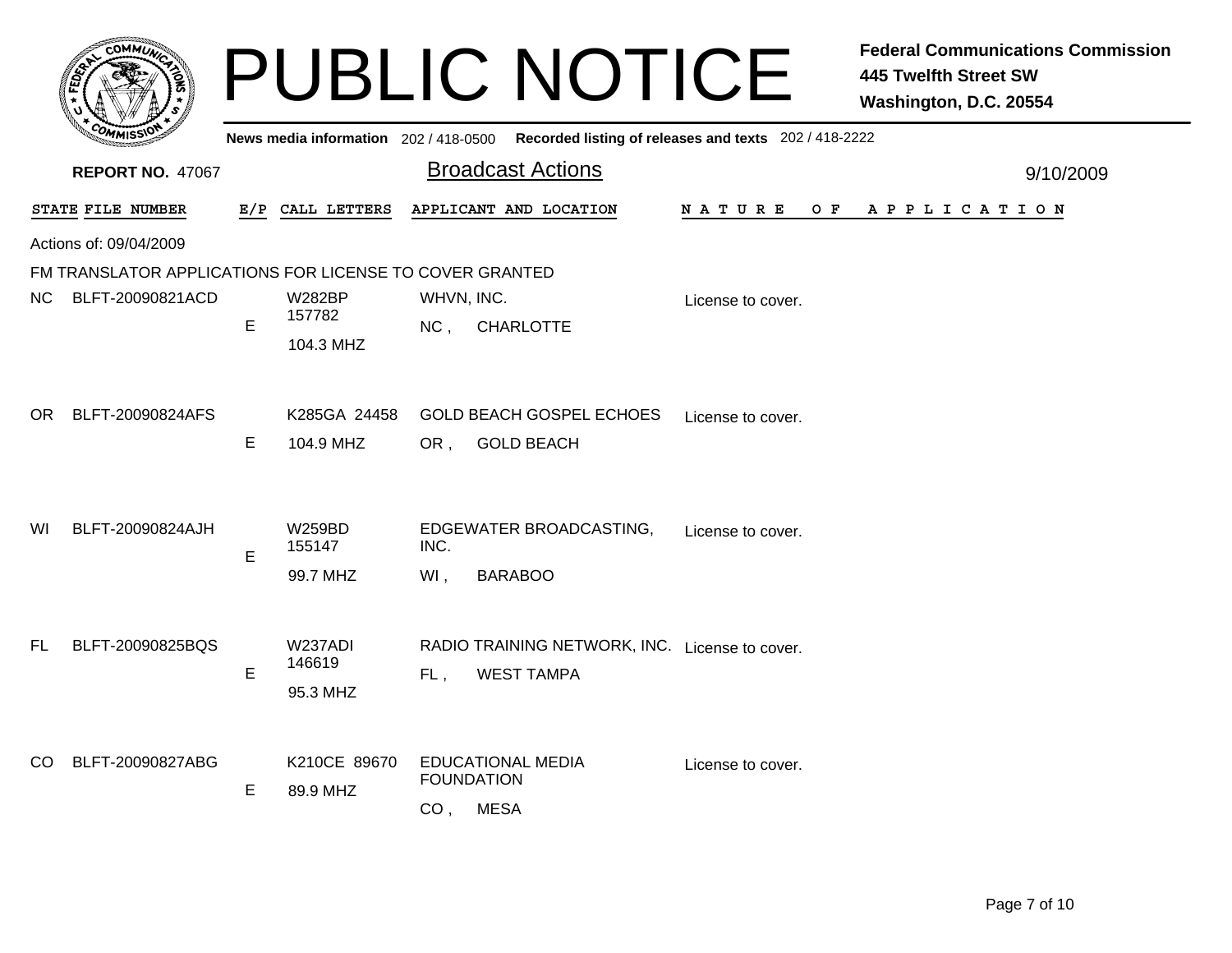|     |                                                         |     |                                      |                                            | <b>PUBLIC NOTICE</b>                                            |                                                       | <b>Federal Communications Commission</b><br><b>445 Twelfth Street SW</b><br>Washington, D.C. 20554 |
|-----|---------------------------------------------------------|-----|--------------------------------------|--------------------------------------------|-----------------------------------------------------------------|-------------------------------------------------------|----------------------------------------------------------------------------------------------------|
|     |                                                         |     | News media information 202/418-0500  |                                            |                                                                 | Recorded listing of releases and texts 202 / 418-2222 |                                                                                                    |
|     | <b>REPORT NO. 47067</b>                                 |     |                                      |                                            | <b>Broadcast Actions</b>                                        |                                                       | 9/10/2009                                                                                          |
|     | STATE FILE NUMBER                                       | E/P | CALL LETTERS                         |                                            | APPLICANT AND LOCATION                                          | N A T U R E<br>O F                                    | A P P L I C A T I O N                                                                              |
|     | Actions of: 09/04/2009                                  |     |                                      |                                            |                                                                 |                                                       |                                                                                                    |
|     | FM TRANSLATOR APPLICATIONS FOR LICENSE TO COVER GRANTED |     |                                      |                                            |                                                                 |                                                       |                                                                                                    |
| FL. | BLFT-20090828AAV                                        | E   | <b>W280EA</b><br>146760<br>103.9 MHZ | FL,                                        | RADIO TRAINING NETWORK, INC. License to cover.<br><b>RUSKIN</b> |                                                       |                                                                                                    |
| CO  | BLFT-20090831AAE                                        | E   | <b>K270BN</b><br>142146<br>101.9 MHZ | <b>TRANSLATORS, LLC</b><br>CO <sub>1</sub> | <b>MOUNTAIN COMMUNITY</b><br><b>ESTES PARK</b>                  | License to cover.                                     |                                                                                                    |
| ТX  | BLFT-20090831ABS                                        | E   | K203EQ 5180<br>88.5 MHZ              | NETWORK, INC.<br>TX,                       | <b>BIBLE BROADCASTING</b><br><b>LUFKIN</b>                      | License to cover.                                     |                                                                                                    |
| MI  | BLFT-20090831ABZ                                        | E   | <b>W285DY</b><br>150643<br>104.9 MHZ | <b>CRAIG BOWMAN</b><br>MI,                 | <b>LUDINGTON</b>                                                | License to cover.                                     |                                                                                                    |
| AL  | BLFT-20090903ACS                                        | Е   | <b>W243CN</b><br>150072<br>96.5 MHZ  | AL,                                        | RADIO ASSIST MINISTRY, INC.<br><b>EUFAULA</b>                   | License to cover.                                     |                                                                                                    |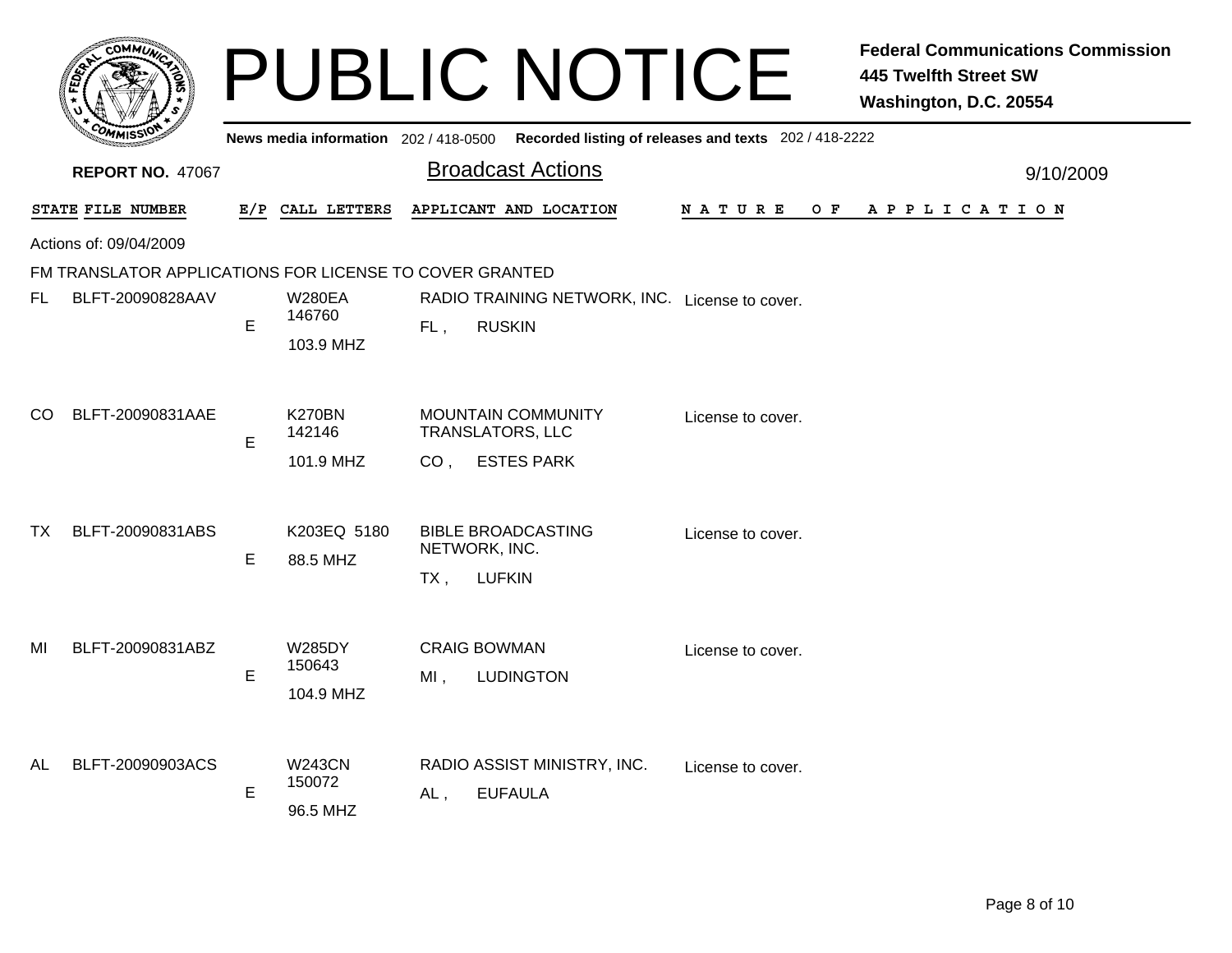|           | <b>сОММО</b>                                            |     |                                      |                   | <b>PUBLIC NOTICE</b>                                                       |                                                       | <b>Federal Communications Commission</b><br><b>445 Twelfth Street SW</b><br>Washington, D.C. 20554 |
|-----------|---------------------------------------------------------|-----|--------------------------------------|-------------------|----------------------------------------------------------------------------|-------------------------------------------------------|----------------------------------------------------------------------------------------------------|
|           |                                                         |     | News media information 202/418-0500  |                   |                                                                            | Recorded listing of releases and texts 202 / 418-2222 |                                                                                                    |
|           | <b>REPORT NO. 47067</b>                                 |     |                                      |                   | <b>Broadcast Actions</b>                                                   |                                                       | 9/10/2009                                                                                          |
|           | STATE FILE NUMBER                                       | E/P | CALL LETTERS                         |                   | APPLICANT AND LOCATION                                                     | <b>NATURE</b><br>O F                                  | A P P L I C A T I O N                                                                              |
|           | Actions of: 09/04/2009                                  |     |                                      |                   |                                                                            |                                                       |                                                                                                    |
|           | FM TRANSLATOR APPLICATIONS FOR LICENSE TO COVER GRANTED |     |                                      |                   |                                                                            |                                                       |                                                                                                    |
| AL        | BLFT-20090903ADH                                        | E   | <b>W287BO</b><br>150999<br>105.3 MHZ | AL,               | RADIO ASSIST MINISTRY, INC.<br><b>ENTERPRISE</b>                           | License to cover.                                     |                                                                                                    |
|           |                                                         |     |                                      |                   | FM TRANSLATOR APPLICATIONS FOR MINOR CHANGE TO A LICENSED FACILITY GRANTED |                                                       |                                                                                                    |
| VA        | BPFT-20090819AHH                                        | E   | W266BQ 91283<br>101.1 MHZ            | VA,               | STU-COMM, INC<br>CROZET                                                    | Engineering Amendment filed 08/21/2009                | Minor change in licensed facilities, callsign W218BZ.                                              |
| <b>PR</b> | BPFT-20090824AHT                                        | E   | W279BV 26656<br>103.7 MHZ            | PR,               | <b>JUAN CARLOS MATOS BARRETO</b><br><b>SAN JUAN</b>                        |                                                       | Minor change in licensed facilities, callsign W279BV.                                              |
| WI        | BPFT-20090902ADA                                        | Е   | <b>W268BC</b><br>150234<br>101.5 MHZ | WRVM, INC.<br>WI, | <b>OMRO</b>                                                                |                                                       | Minor change in licensed facilities, callsign W268BC.                                              |